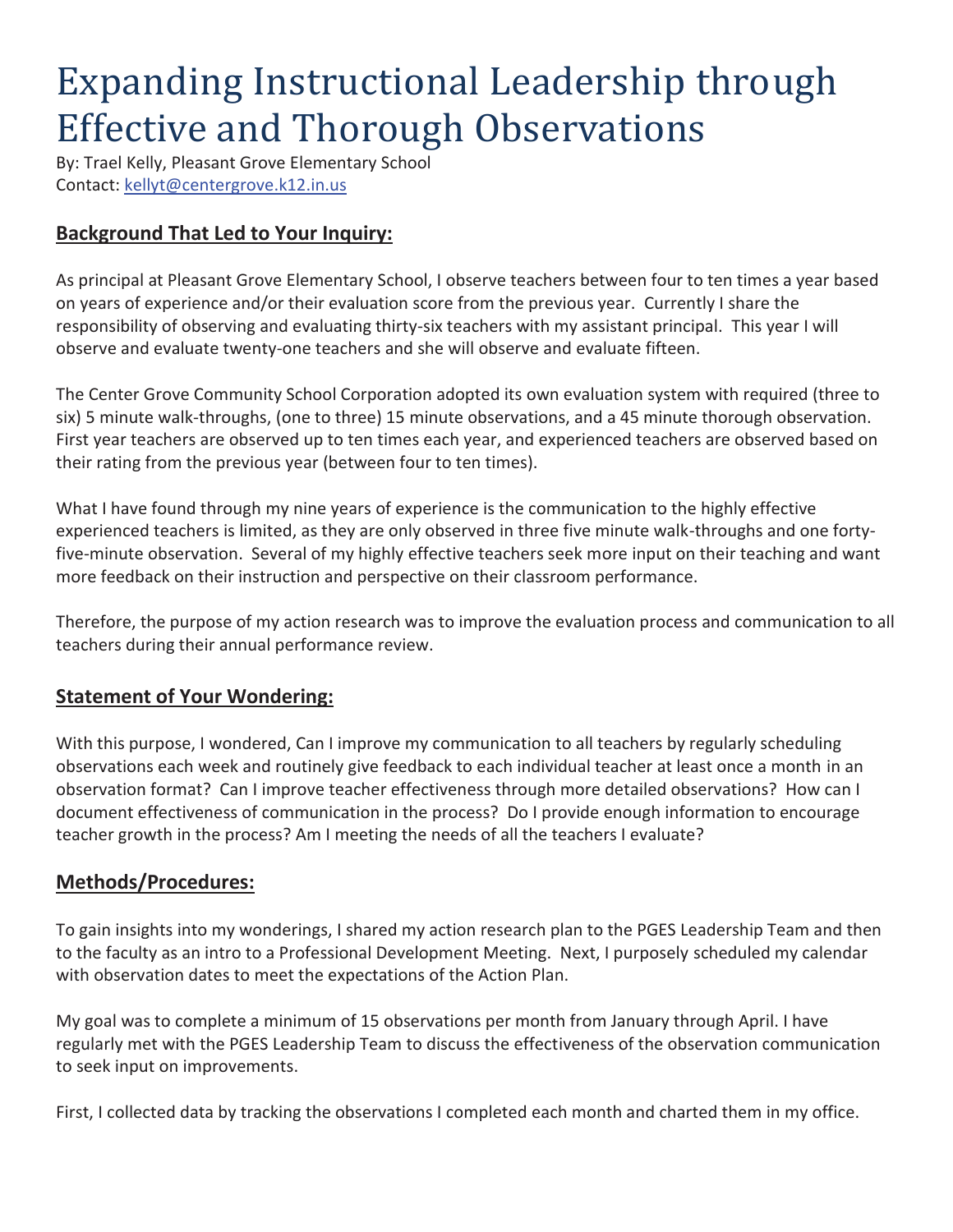Next, I compiled a list of observed strengths and areas in need of improvements (challenges I will issue to teachers). Then I shared and discussed the observation data with the Leadership Team and made anecdotal notes on their suggestions.

#### **Stating Your Learning and Supporting it with Data:**

As a result of analyzing my data three important things I learned include:

1. Scheduling observation dates in my calendar committed me to completion of my goal and improving the process (including the tracking chart).

Prior to scheduling observation times and dates in my calendar, I would wait for open slots/times in my calendar to approach walk-throughs and observations (beyond the 45 minute observations). What I found was open slots in my calendar presented opportunity for others to fill my schedule and limit ideal times for observations (literacy block, RTI, or the math block). The tracking chart in my office served as a visual reminder and kept me motivated to meet my goal. This practice will continue, as my assistant principal and I have found it to be a great motivator.

| January  | 16 Observations |
|----------|-----------------|
| February | 19 Observations |
| March    | 16 Observations |
| April    | 21 Observations |

2. Communicating with the Leadership Team has helped provide positive dialogue on ideas and approaches to fulfill needs through the teachers' eyes.

The Leadership Team highlighted the fact that five minute walk-throughs shared limited notes and details, thus I have elongated time from five minutes to 10-15 minutes. Most would think this would complicate my observation schedule, however I made an adjustment to my calendar and blocked off one and a half hours two times a week in order to accommodate the time component. I made it a point to document specific details in the observation beyond scripting what was seen to help direct teacher effectiveness.

3. Teacher perception of the Evaluation process has been improved and the communication between both parties is more thorough and detailed.

Although I have only completed a handful of evaluations, the exit meetings have gone exceptionally well. My teachers have welcomed the detailed notes on performance, whether it is positive or constructive in text. The challenges have been logged and will be shared with the Professional Development Team to plan next year's PD plan.

#### **Providing Concluding Thoughts:**

What have I learned about myself as an administrator?

There are several things I have learned about myself as an administrator. The most important lesson I learned was the value my teachers have in a detailed evaluation. Although most of my teachers display type A personalities, I have found that most of them seek affirmation and direction when going through the